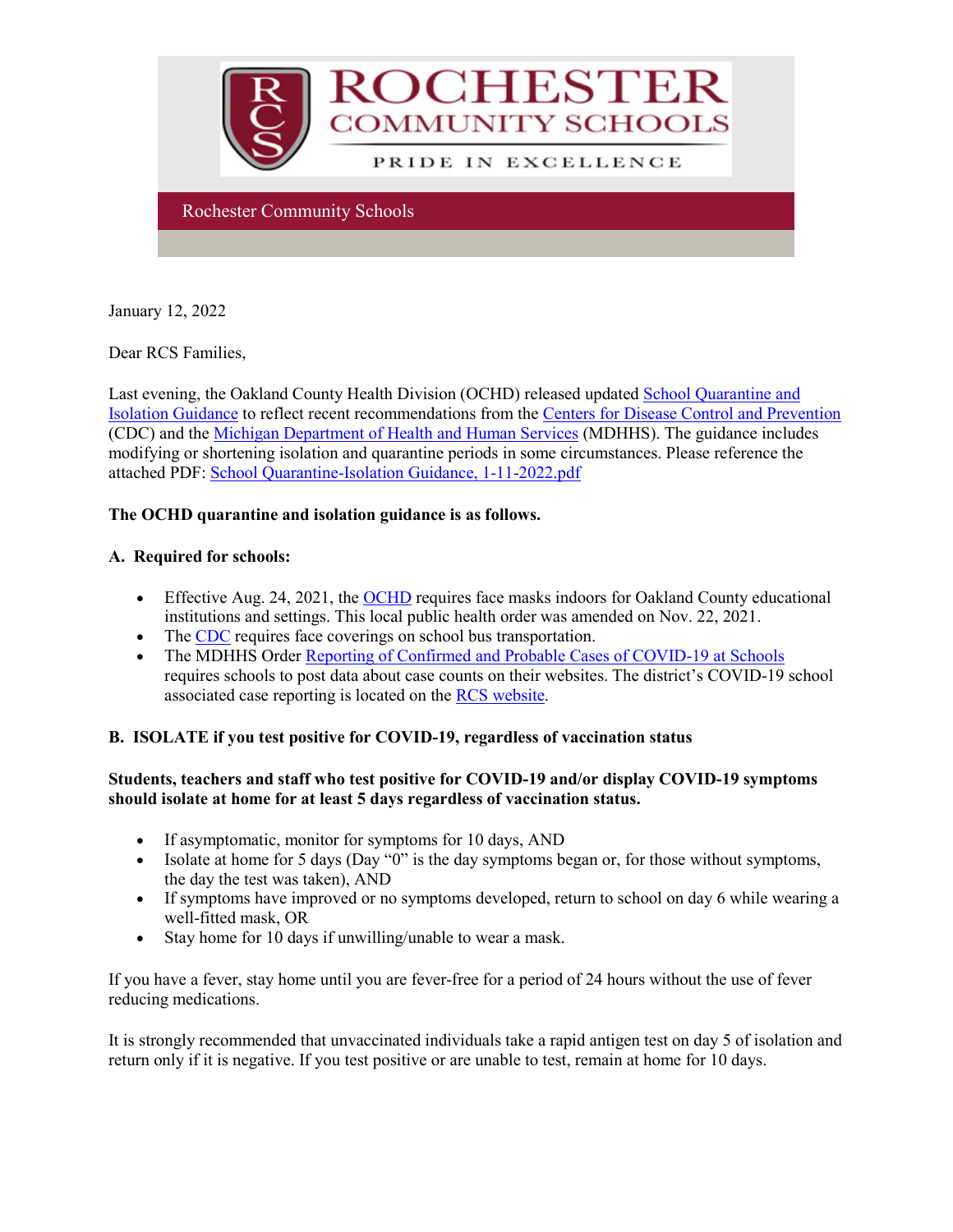**C. QUARANTINE is necessary if you were exposed to someone with COVID-19 and are not up to date on vaccines**

**IF YOU ARE UP TO DATE ON VACCINES: There is no need to quarantine if you have been boosted or completed the primary vaccination series within the last 5 months for the Pfizer-BioNTech or Moderna vaccine or within the last 2 months for the Johnson & Johnson's Janssen vaccine.** 

Up-to-date vaccinations are defined as:

- For children 5 years through 17 years of age:
	- o 2 doses of the Pfizer-BioNTech COVID-19 vaccine within the last 5 months.
- For persons 18 and older:
	- o 2-dose series of the Pfizer-BioNTech or Moderna vaccine within the last 5 months, OR
	- o Single dose Johnson & Johnson's Janssen vaccine within the last 2 months, OR
	- o Had COVID-19 in the last 90 days and are asymptomatic.

#### **Close contacts who are up to date on vaccines can remain in school and should:**

- Wear a mask around others for 10 days.
- Test on day 5 if possible.

If you develop symptoms, test and stay home.

#### **IF NOT UP TO DATE ON VACCINES: Quarantine if you are unvaccinated or completed the primary series of the Pfizer-BioNTech or Moderna vaccine more than 5 months ago or the Johnson & Johnson's Janssen vaccine more than 2 months ago.**

Being not up to date with vaccinations is defined as:

- For children 5 years through 17 years of age:
	- o 2 doses of the Pfizer-BioNTech COVID-19 vaccine over 5 months ago.
- For persons 18 and older:
	- o 2-dose series of the Pfizer-BioNTech or Moderna vaccine over 5 months ago, OR
	- o Single-dose Johnson & Johnson's Janssen vaccine over 2 months ago, OR
	- o Not boosted.

If there is a need to quarantine, close contacts who are unvaccinated or not up to date with vaccines should:

- Stay at home for at least 5 days following exposure.
- Wear a mask for 10 days.
- Test on day 5 if possible.

If you develop symptoms, test and stay home.

The guidance states that **under no circumstances should someone with COVID-19 return to school in fewer than 5 full days.** Cases that return after 5 days should avoid people who are immunocompromised or at high risk for severe disease until after at least 10 days.